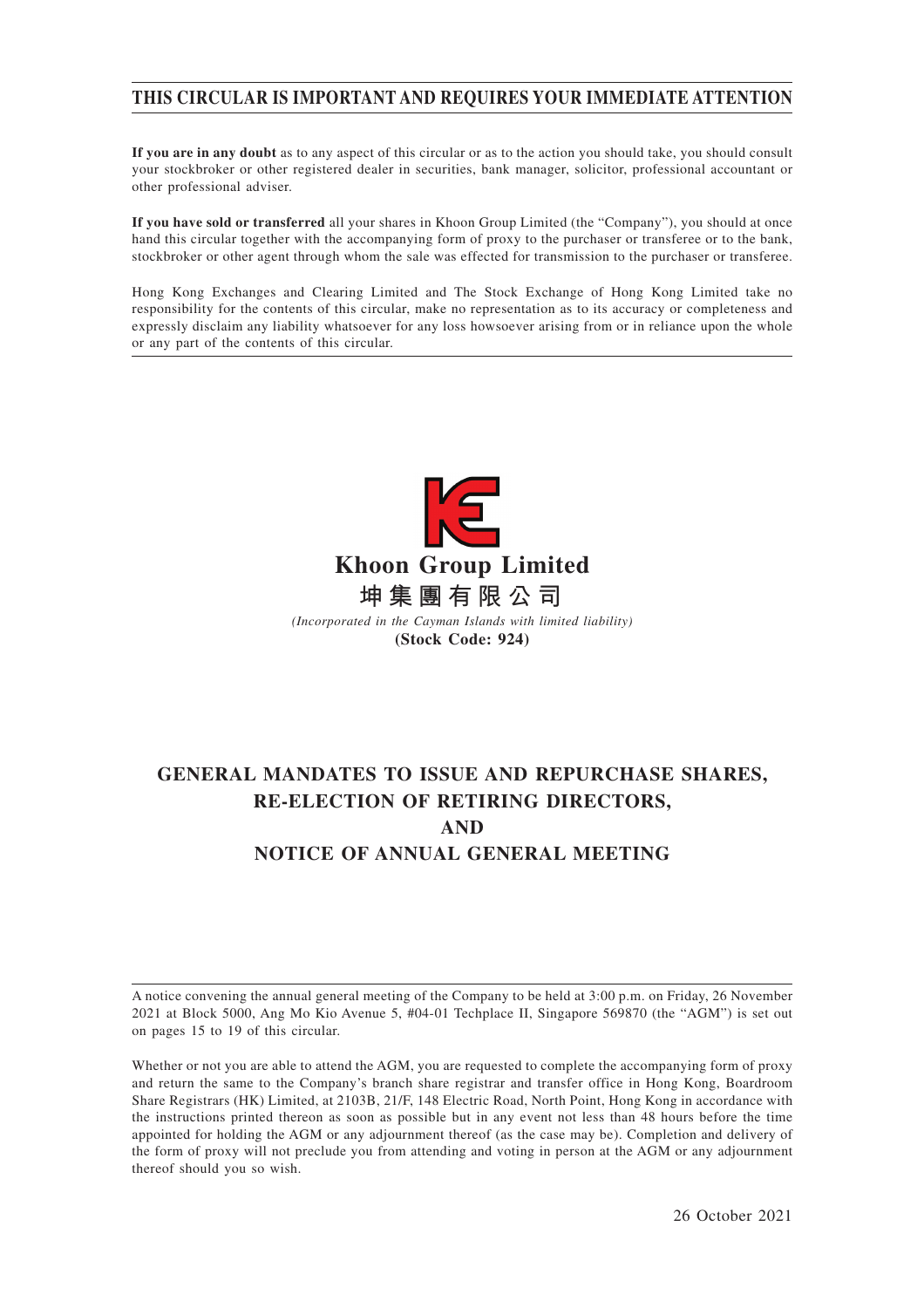# **TABLE OF CONTENTS**

# *Page*

| LETTER FROM THE BOARD                              |                |
|----------------------------------------------------|----------------|
|                                                    | 3              |
|                                                    | $\overline{4}$ |
|                                                    | 5              |
|                                                    | 6              |
|                                                    | 6              |
| APPENDIX I - EXPLANATORY STATEMENT                 |                |
| APPENDIX II - DETAILS OF DIRECTORS FOR RE-ELECTION | 10             |
| NOTICE OF THE ANNUAL GENERAL MEETING               | 15             |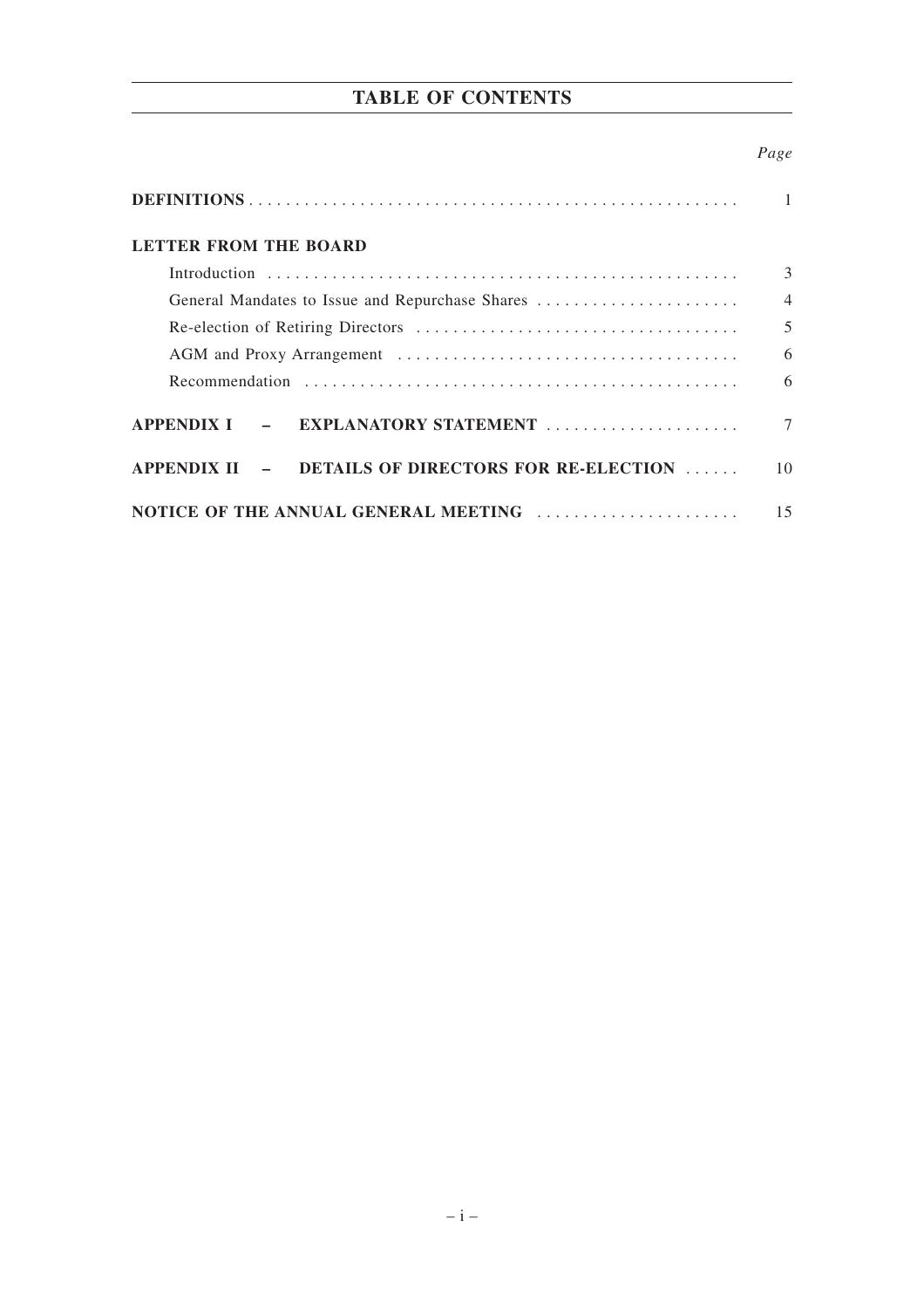*In this circular, unless the context otherwise requires, the following expressions shall have the following meanings:*

| "AGM"                     | the annual general meeting of the Company to be held at<br>3:00 p.m. on Friday, 26 November 2021 at Block 5000,<br>Ang Mo Kio Avenue 5, #04-01 Techplace II, Singapore<br>569870 or any adjournment thereof                                                                                                                                                                    |
|---------------------------|--------------------------------------------------------------------------------------------------------------------------------------------------------------------------------------------------------------------------------------------------------------------------------------------------------------------------------------------------------------------------------|
| "Articles of Association" | the amended and restated articles of association of the<br>Company                                                                                                                                                                                                                                                                                                             |
| "Board"                   | the board of Directors                                                                                                                                                                                                                                                                                                                                                         |
| "Company"                 | Khoon Group Limited, a company incorporated in the<br>Cayman Islands with limited liability and the issued<br>Shares of which are listed on the Main Board                                                                                                                                                                                                                     |
| " $Directory$ "           | the director(s) of the Company                                                                                                                                                                                                                                                                                                                                                 |
| "Group"                   | the Company and its subsidiaries                                                                                                                                                                                                                                                                                                                                               |
| "HK\$"                    | Hong Kong dollars, the lawful currency of Hong Kong                                                                                                                                                                                                                                                                                                                            |
| "Hong Kong"               | the Hong Kong Special Administrative Region of the<br>People's Republic of China                                                                                                                                                                                                                                                                                               |
| "Issue Mandate"           | the issue mandate as contemplated by article $67(a)(vi)$ of<br>the Articles of Association and proposed to be granted to<br>the Directors at the AGM to allot, issue and deal with the<br>Shares not exceeding 20% of the total number of the<br>issued shares of the Company as at the date of passing the<br>relevant ordinary resolution for approving the issue<br>mandate |
| "Latest Practicable Date" | 20 October 2021, being the latest practicable date prior to<br>the printing of this circular for the purpose of<br>ascertaining certain information contained herein                                                                                                                                                                                                           |
| "Listing Rules"           | the Rules Governing the Listing of Securities on the<br><b>Stock Exchange</b>                                                                                                                                                                                                                                                                                                  |
| "Main Board"              | the Main Board of the Stock Exchange                                                                                                                                                                                                                                                                                                                                           |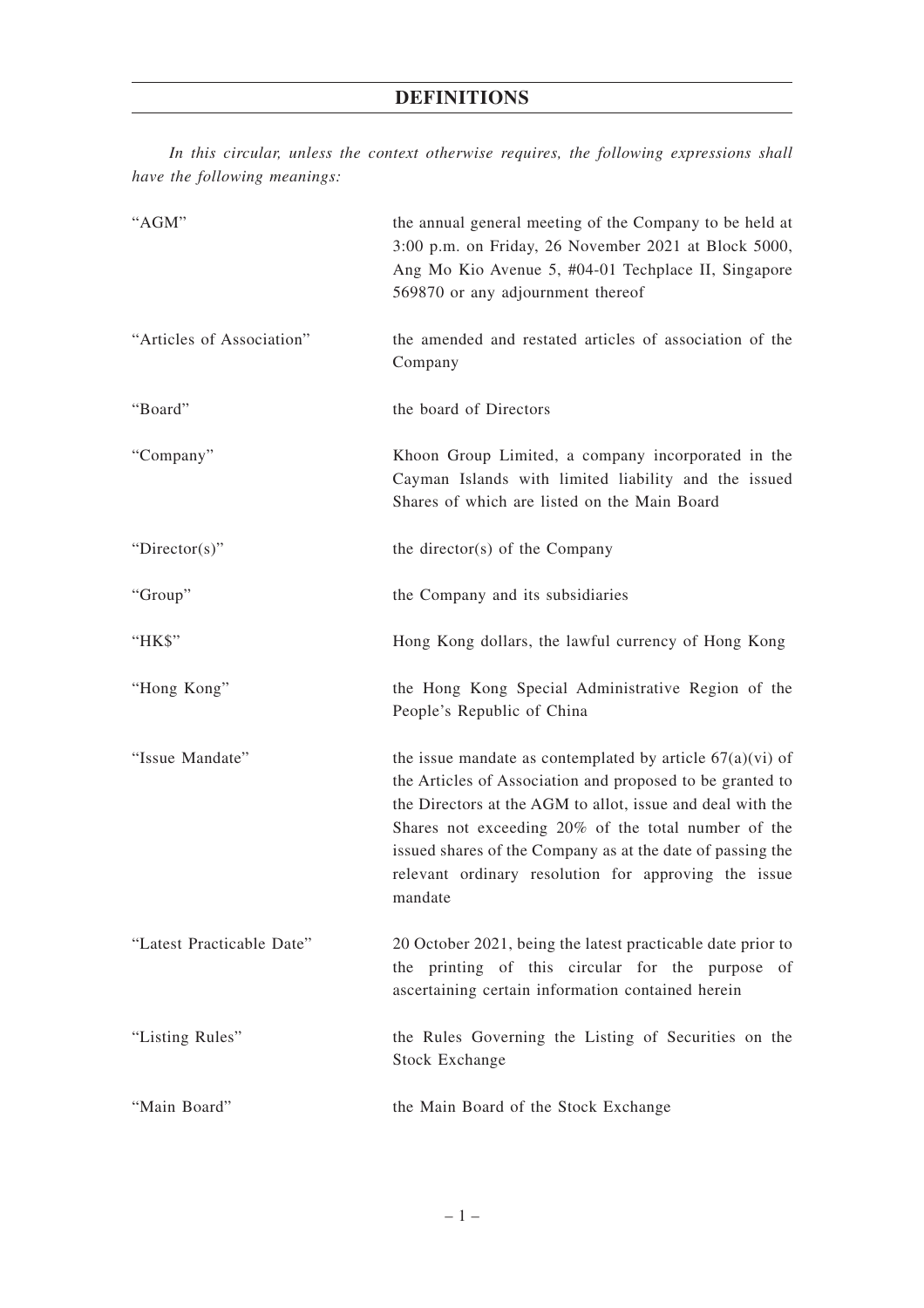# **DEFINITIONS**

| "Repurchase Mandate" | the repurchase mandate as contemplated by article<br>$67(a)(vii)$ of the Articles of Association and proposed to<br>be granted to the Directors at the AGM to exercise the<br>power of the Company to repurchase the Shares up to a<br>maximum of 10% of the total number of the issued shares<br>of the Company as at the date of passing of the ordinary<br>resolution approving the repurchase mandate |
|----------------------|-----------------------------------------------------------------------------------------------------------------------------------------------------------------------------------------------------------------------------------------------------------------------------------------------------------------------------------------------------------------------------------------------------------|
| "S\$"                | Singapore dollars, the lawful currency of Singapore                                                                                                                                                                                                                                                                                                                                                       |
| "SFO"                | the Securities and Futures Ordinance (Chapter 571 of<br>Laws of Hong Kong)                                                                                                                                                                                                                                                                                                                                |
| "Share $(s)$ "       | ordinary share(s) of nominal value of HK\$0.01 each in<br>the share capital of the Company                                                                                                                                                                                                                                                                                                                |
| "Shareholder(s)"     | $holder(s)$ of the Share $(s)$                                                                                                                                                                                                                                                                                                                                                                            |
| "Stock Exchange"     | The Stock Exchange of Hong Kong Limited                                                                                                                                                                                                                                                                                                                                                                   |
| "Takeovers Code"     | The Codes on Takeovers and Mergers as amended from<br>time to time                                                                                                                                                                                                                                                                                                                                        |
| $``q_0"$             | per cent                                                                                                                                                                                                                                                                                                                                                                                                  |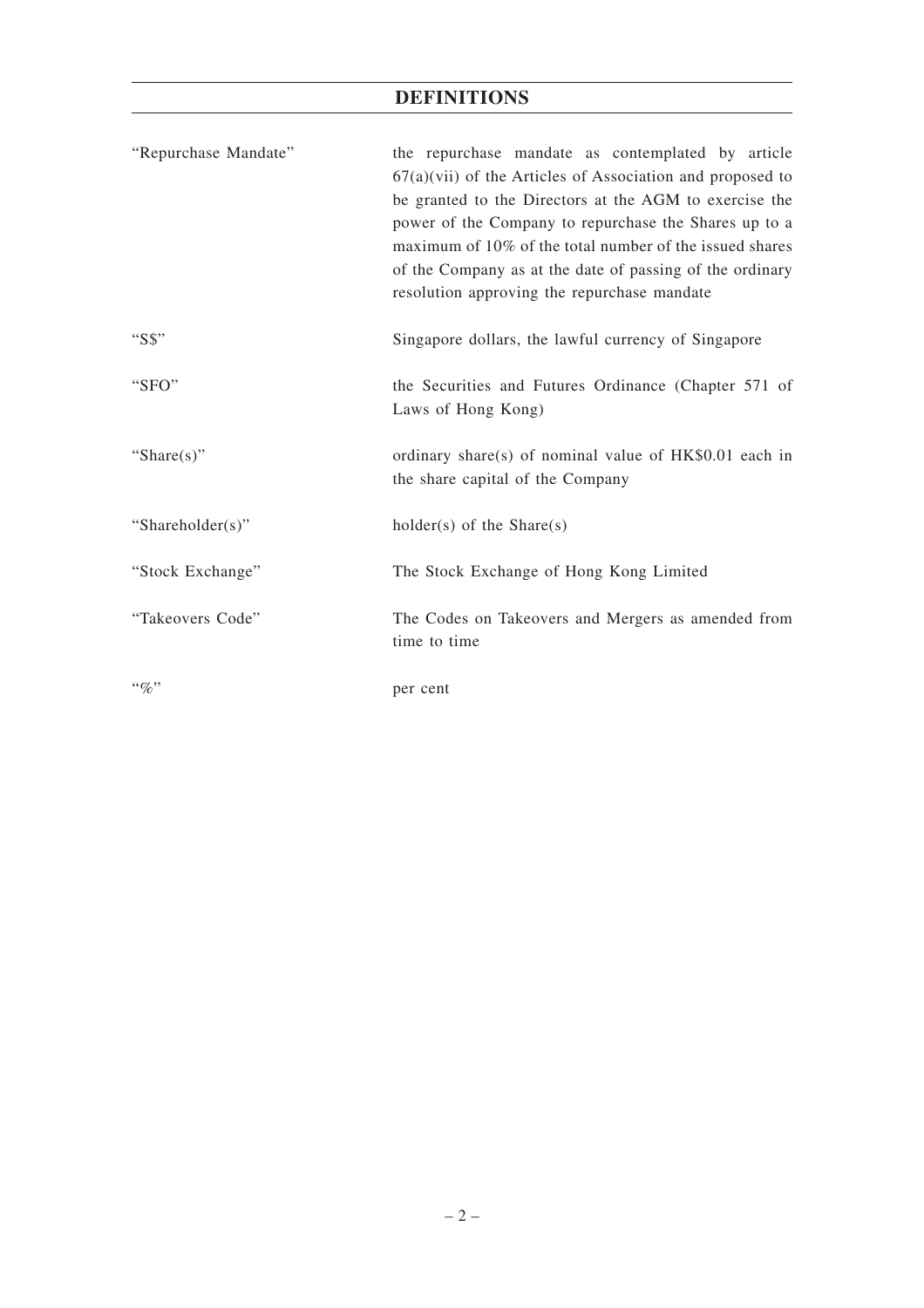

*(Incorporated in the Cayman Islands with limited liability)* **(Stock Code: 924)**

*Executive Directors:* Mr. Ang Jui Khoon *(Chairman)* Mr. Ang Kok Kwang (Hong Guoguang) Mr. Ang Yong Kwang (Hong Yongquan)

*Independent Non-Executive Directors:* Ms. Leung Wing Chi Kylie Mr. Yeo Kwang Maccann Mr. Hon Chin Kheong (Han Zhenqiang)

*Registered Office:* Windward 3, Regatta Office Park PO Box 1350 Grand Cayman KY1-1108 Cayman Islands

*Headquarters and Principal Place of Business in Singapore:* Block 5000 Ang Mo Kio Avenue 5 #04-01 Techplace II Singapore 569870

*Principal Place of Business in Hong Kong:* Unit B, 17/F, United Centre 95 Queensway Hong Kong

26 October 2021

*To the Shareholders*

Dear Sir or Madam,

# **GENERAL MANDATES TO ISSUE AND REPURCHASE SHARES, RE-ELECTION OF RETIRING DIRECTORS, AND NOTICE OF ANNUAL GENERAL MEETING**

### **INTRODUCTION**

The purpose of this circular is to provide you with information in respect of the resolutions to be proposed at the AGM for (i) the granting of the Issue Mandate; (ii) the granting of the Repurchase Mandate; (iii) the extension of the Issue Mandate; and (iv) the re-election of retiring Directors; and to give you the notice of the AGM.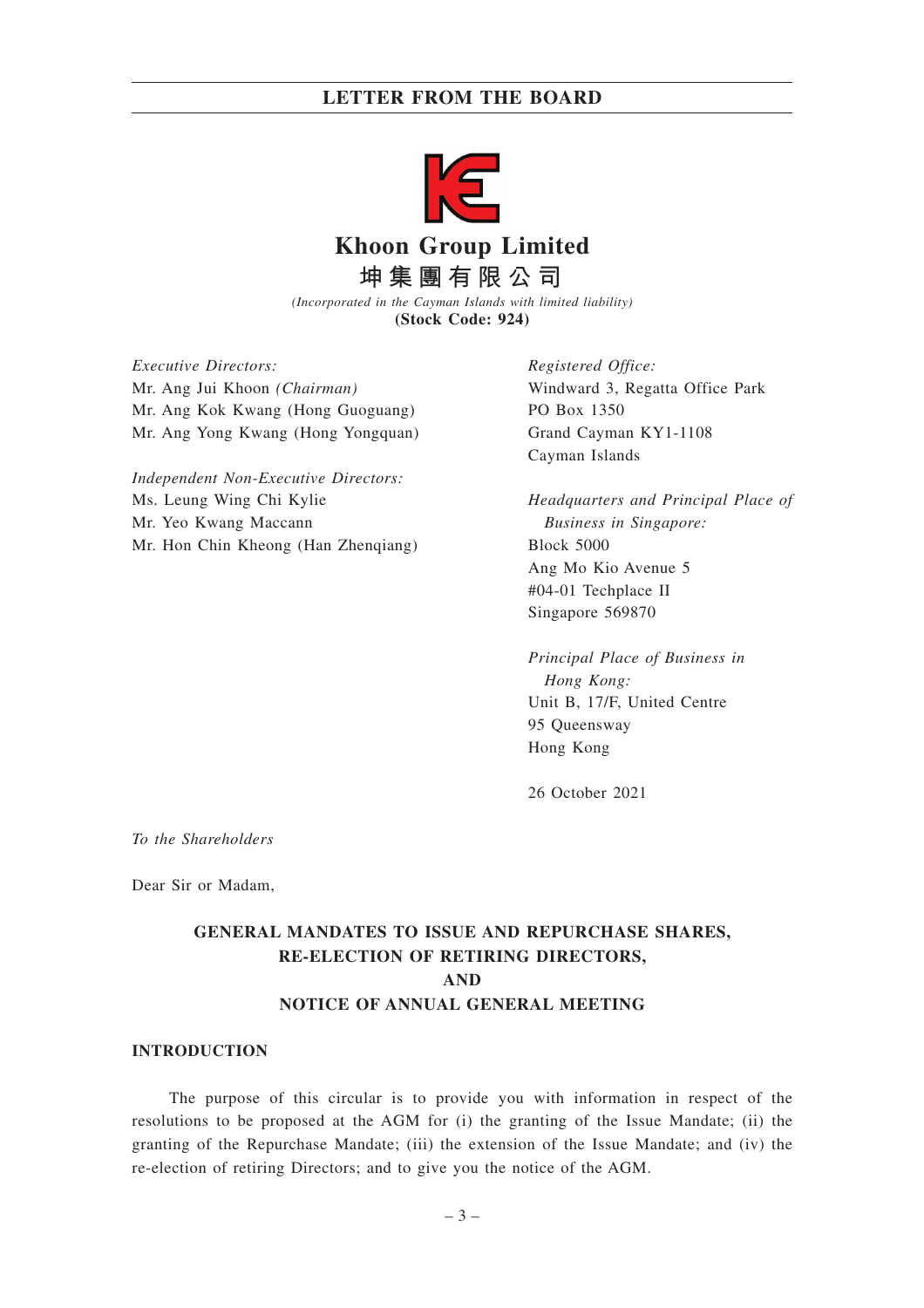#### **GENERAL MANDATES TO ISSUE AND REPURCHASE SHARES**

The Company's existing mandates to issue and repurchase Shares were approved by its then Shareholders on 27 November 2020. Unless otherwise renewed, the existing mandates to issue and repurchase Shares will lapse at the conclusion of the AGM. Ordinary resolutions will be proposed at the AGM for the Shareholders to consider and approve:

- (a) the granting of the Issue Mandate so that the Directors will be able to allot, issue and deal with up to a total of 200,000,000 Shares, representing 20% of the total number of the Shares which is also equal to 20% of the aggregate nominal amount (which is referred to article  $67(a)(vi)$  of the Articles of Association) of the share capital of the Company in issue as at the date of passing of such resolution (based on 1,000,000,000 Shares in issue as at the Latest Practicable Date and assuming no further Shares are issued and no Shares are repurchased after the Latest Practicable Date and up to the date of the AGM);
- (b) the granting of the Repurchase Mandate so that the Directors are authorized to repurchase the Shares on the Stock Exchange up to a total of 100,000,000 Shares, representing 10% of the total number of the Shares which is also equal to 10% of the aggregate nominal amount (which is referred to article  $67(a)(vii)$  of the Articles of Association) of issued Shares on the date of passing of such resolution; and
- (c) the extension of the Issue Mandate by an amount representing the aggregate number of the Shares which is also equal to the aggregate nominal amount (which is referred to article  $67(a)(vi)$  of the Articles of Association) of the Shares repurchased by the Company pursuant to and in accordance with the Repurchase Mandate.

The Issue Mandate and the Repurchase Mandate will continue in force until the earliest of (i) the conclusion of the next annual general meeting of the Company; or (ii) the expiration of the period within which the next annual general meeting of the Company is required by the Articles of Association or any applicable law of the Cayman Islands to be held; or (iii) the revocation, variation or renewal of such mandate(s) by an ordinary resolution of the Shareholders in a general meeting of the Company.

In accordance with the requirements of the Listing Rules, the Company is required to send to the Shareholders an explanatory statement containing all the information reasonably necessary to enable them to make an informed decision on whether to vote for or against the Repurchase Mandate. The explanatory statement as required by the Listing Rules in connection with the Repurchase Mandate is set out in Appendix I to this circular.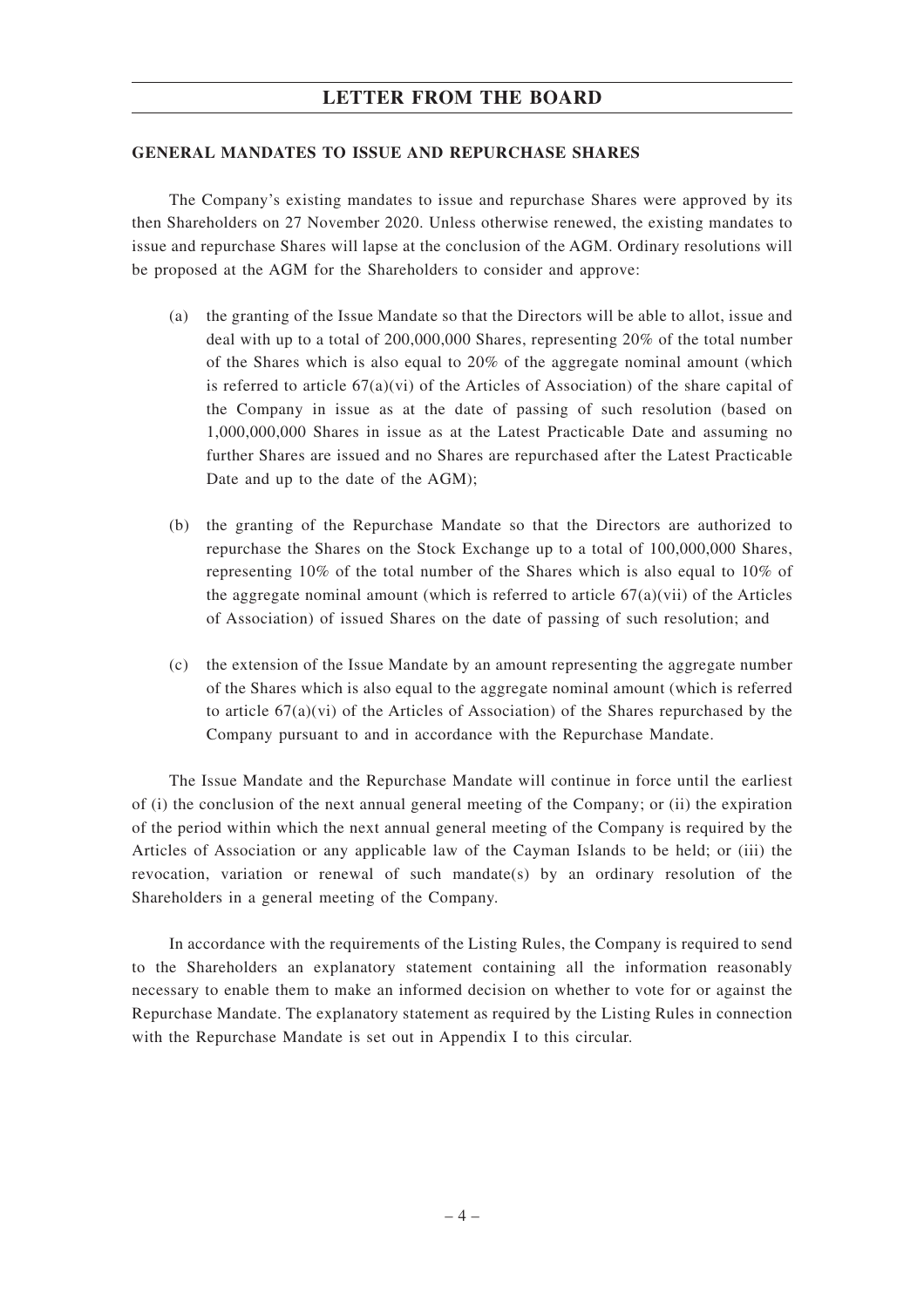#### **RE-ELECTION OF RETIRING DIRECTORS**

At the AGM, the Directors, namely Mr. Yeo Kwang Maccann, Mr. Hon Chin Kheong (Han Zhenqiang) and Ms. Leung Wing Chi Kylie, will retire from office by rotation in accordance with articles 108(a)-(b) and 112 of the Articles of Association and, being eligible, will offer themselves for re-election.

In accordance with articles 108(a)-(b) of the Articles of Association, at each annual general meeting one-third of the Directors for the time being, or, if their number is not three or a multiple of three, then the number nearest to but not less than one-third, shall retire from office by rotation provided that every Director (including those appointed for a specific term) shall be subject to retirement by rotation at least once every three years. A retiring Director shall be eligible for re-election. The Company at the general meeting at which a Director retires may fill the vacated office. The Directors to retire by rotation shall include (so far as necessary to obtain the number required) any Director who wishes to retire and not to offer himself for re-election. Any Director who has not been subject to retirement by rotation in the three years preceding the annual general meeting shall retire by rotation at such annual general meeting. Any further Directors so to retire shall be those who have been longest in office since their last re-election or appointment and so that as between persons who became or were last re-elected Directors on the same day those to retire shall (unless they otherwise agree among themselves) be determined by lot. Accordingly, Mr. Yeo Kwang Maccann and Mr. Hon Chin Kheong (Han Zhenqiang), who are independent non-executive Directors, will retire from office at the AGM and, being eligible, will offer themselves for re-election.

In accordance with article 112 of the Articles of Association, the Board shall have power from time to time and at any time to appoint any person as a Director either to fill a casual vacancy or as an additional Director but so that the number of Directors so appointed shall not exceed the maximum number determined from time to time by the Shareholders in general meeting. Any Director appointed by the Board to fill a casual vacancy shall hold office only until the first general meeting of the Company after his appointment and be subject to re-election at such meeting. Any Director appointed under the Articles of Association shall not be taken into account in determining the Directors or the number of Directors who are to retire by rotation at an annual general meeting. Accordingly, Ms. Leung Wing Chi Kylie, an independent non-executive Director, will retire from office at the AGM and, being eligible, will offer herself for re-election.

Particulars of the Directors who offer themselves for re-election are set out in Appendix II to this circular.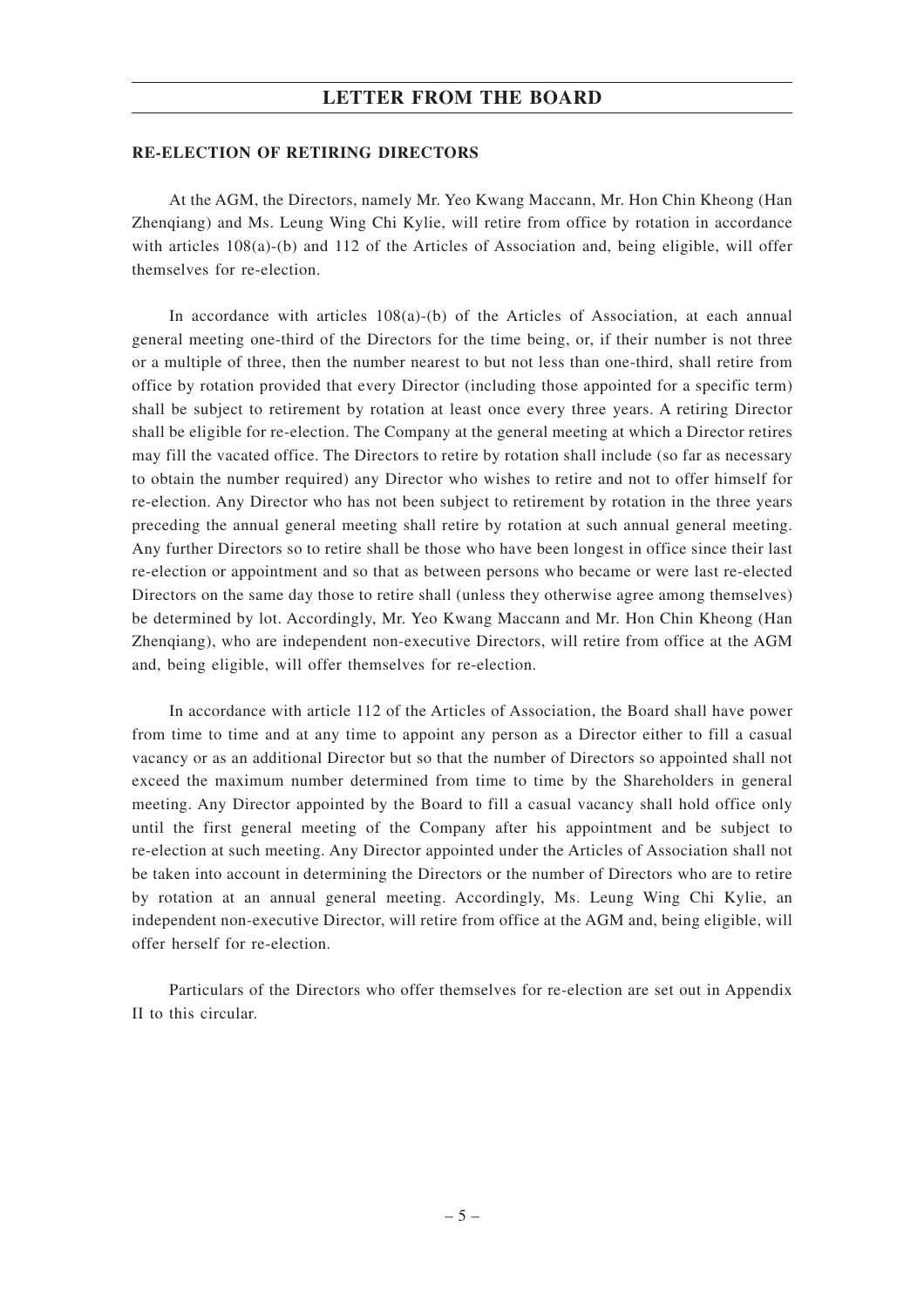#### **AGM AND PROXY ARRANGEMENT**

The notice of the AGM is set out on pages 15 to 19 of this circular.

A form of proxy for use at the AGM is enclosed with this circular. If you are unable to attend the AGM, you are requested to complete and sign the form of proxy in accordance with the instructions printed thereon and return the same to the Company's branch share registrar and transfer office in Hong Kong, Boardroom Share Registrars (HK) Limited, at 2103B, 21/F, 148 Electric Road, North Point, Hong Kong, as soon as possible and in any event not less than 48 hours before the time appointed for holding the AGM or any adjournment thereof (as the case may be). Completion and delivery of the form of proxy will not preclude you from attending and voting in person at the AGM or any adjournment thereof should you so wish.

Pursuant to Rule 13.39(4) of the Listing Rules, any vote of shareholders at a general meeting must be taken by poll. Therefore, all resolutions proposed at the AGM shall be voted by poll. An announcement on the poll vote results will be made by the Company after the AGM in the manner prescribed under Rule 13.39(5) of the Listing Rules.

#### **RECOMMENDATION**

The Directors believe that the granting of the Issue Mandate and the Repurchase Mandate, the extension of the Issue Mandate, and the re-election of retiring Directors are in the interests of the Company and the Shareholders as a whole. Accordingly, the Directors recommend the Shareholders to vote in favour of the relevant resolutions to be proposed at the AGM.

> Yours faithfully, By Order of the Board **Khoon Group Limited Ang Jui Khoon** *Chairman and Executive Director*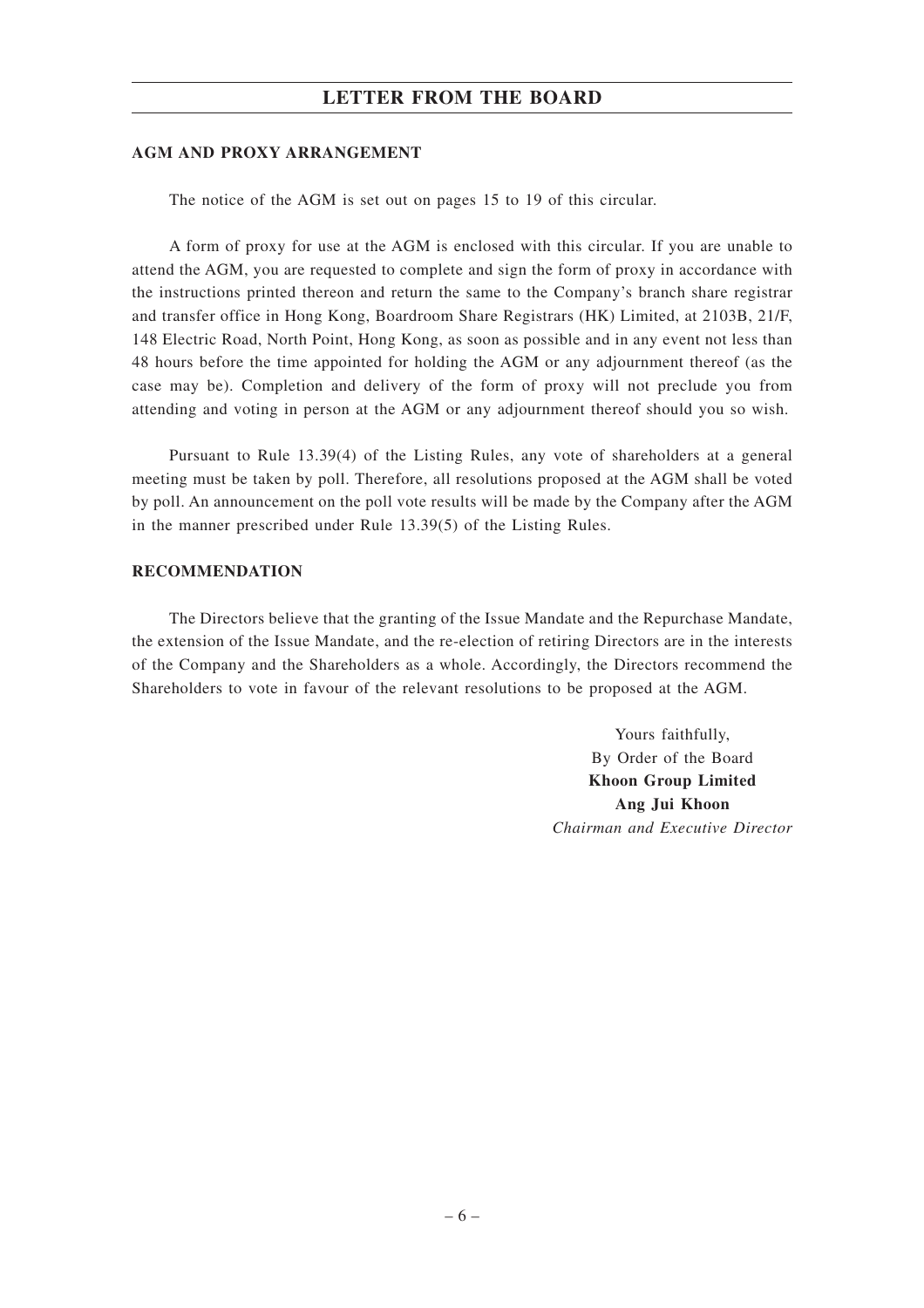*This appendix serves as an explanatory statement, as required by Rule 10.06(1)(b) of the Listing Rules, to be sent to the Shareholders to enable them to make an informed decision on whether to vote for or against the ordinary resolution in relation to the Repurchase Mandate.*

#### **1. SHARE CAPITAL**

As at the Latest Practicable Date, the issued share capital of the Company comprised 1,000,000,000 Shares.

Subject to the passing of the ordinary resolution for the approval of the Repurchase Mandate and on the basis that no further Shares are issued or repurchased after the Latest Practicable Date and up to the date of passing of such resolution, the Directors would be authorized to repurchase up to a maximum of 100,000,000 Shares, representing 10% of the total number of the issued Shares as at the Latest Practicable Date during the period up to (i) the conclusion of the next annual general meeting of the Company; or (ii) the expiration of the period within which the next annual general meeting of the Company is required by the Articles of Association or any applicable law of the Cayman Islands to be held; or (iii) the revocation, variation or renewal of the Repurchase Mandate by an ordinary resolution of the Shareholders in a general meeting of the Company, whichever occurs first.

### **2. REASONS FOR THE REPURCHASE**

The Directors consider that the Repurchase Mandate is in the interests of the Company and the Shareholders as a whole. An exercise of the Repurchase Mandate may, depending on market conditions and funding arrangements at the time, lead to an enhancement of the net assets per Share and/or earnings per Share and will only be made when the Directors believe that such repurchase will benefit the Company and the Shareholders as a whole.

### **3. SOURCE OF FUNDS**

In repurchasing Shares, the Company will only apply funds legally available for such purpose in accordance with its amended and restated memorandum and articles of association of the Company, the Listing Rules and the applicable laws and regulations of the Cayman Islands. The Company will not repurchase the Shares on the Stock Exchange for consideration other than cash or for settlement otherwise than in accordance with the trading rules of the Stock Exchange from time to time.

#### **4. IMPACT ON WORKING CAPITAL OR GEARING POSITION**

An exercise of the Repurchase Mandate in full could have a material adverse impact on the working capital or gearing position of the Company compared with that as at 30 June 2021, being the date of its latest published audited consolidated accounts. The Directors do not, however, intend to make any repurchase in circumstances that would have a material adverse impact on the working capital or gearing position of the Company.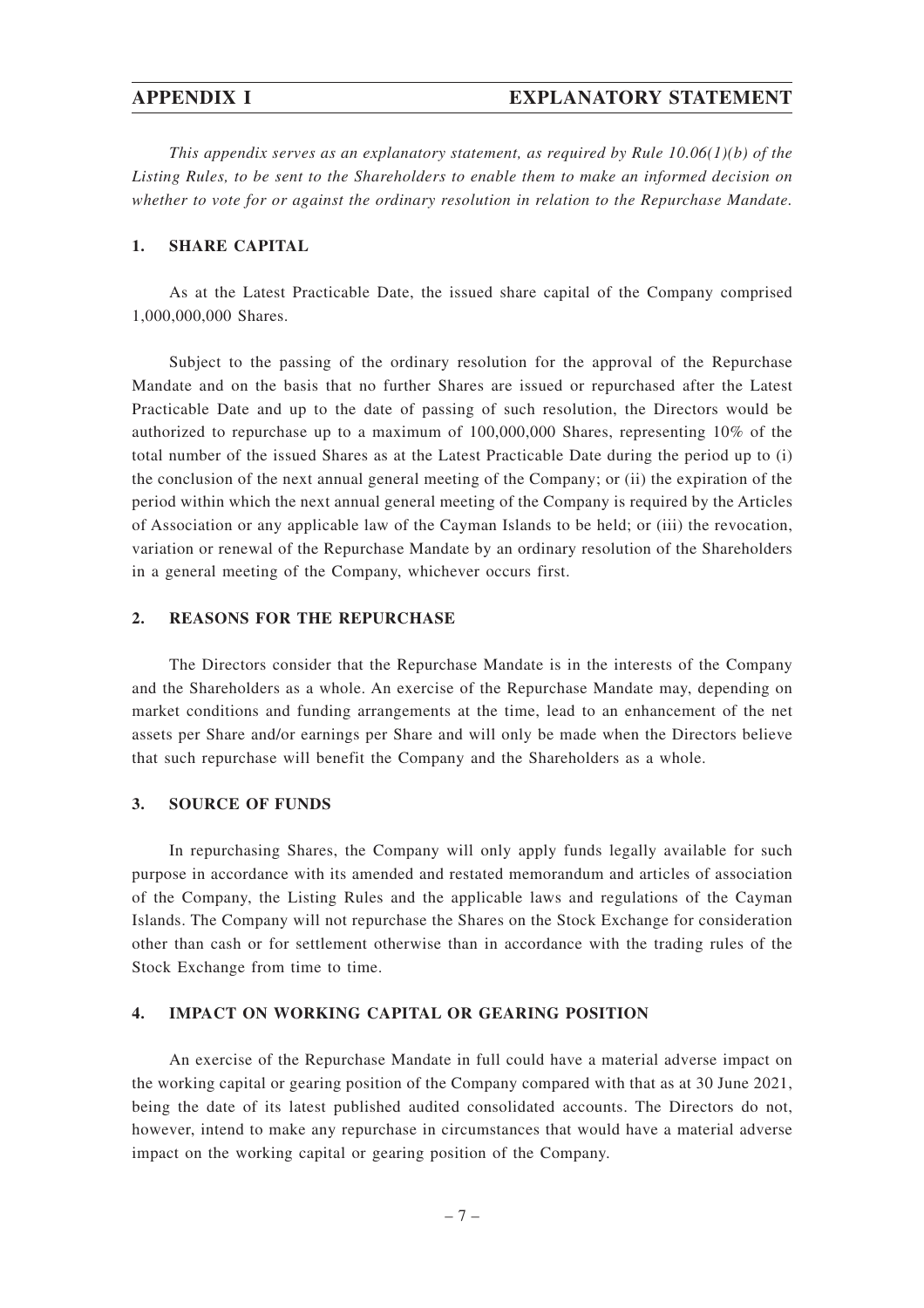#### **5. DIRECTORS AND THEIR CLOSE ASSOCIATES**

To the best knowledge of the Directors having made all reasonable enquiries, none of the Directors nor their respective close associates (as defined in the Listing Rules) have any present intention to sell any Shares to the Company if the Repurchase Mandate is approved by the Shareholders.

#### **6. DIRECTORS' UNDERTAKING**

The Directors have undertaken to the Stock Exchange that, so far as the same may be applicable, they will exercise the Repurchase Mandate in accordance with the Listing Rules and the applicable laws and regulations of the Cayman Islands.

#### **7. EFFECT OF THE TAKEOVERS CODE**

If a Shareholder's proportionate interest in the voting rights of the Company increases as a result of exercising its powers to repurchase Shares pursuant to the Repurchase Mandate, such an increase will be treated as an acquisition for the purpose of Rule 32 of the Takeovers Code. As a result, a Shareholder, or a group of Shareholders acting in concert, could obtain or consolidate control of the Company and become obliged to make a mandatory offer in accordance with Rule 26 of the Takeovers Code.

As at the Latest Practicable Date, Mr. Ang Jui Khoon ("Mr. JK Ang") and Mr. Ang Kok Kwang (Hong Guoguang) ("Mr. KK Ang"), together with a company controlled by them, are interested in 550,000,000 Shares representing 55% of the issued share capital of the Company. The 550,000,000 Shares are owned by LEAD DEVELOPMENT INVESTMENT LIMITED ("Lead Development") which is legally and beneficially owned by Mr. JK Ang as to  $87.27\%$ and Mr. KK Ang as to 12.73%. On 31 October 2018, Mr. JK Ang and Mr. KK Ang entered into a deed of confirmation and undertaking to acknowledge and confirm, among other things, that they were parties acting in concert and that they would continue to act in the same manner regarding the affairs of the Group upon the listing of the Shares on the Main Board. Ms. Pan Moi Kia, the spouse of Mr. JK Ang, and Ms. Chong Sze Yen, Josephine, the spouse of Mr. KK Ang, are deemed to be interested in the Shares in which Mr. JK Ang and Mr. KK Ang are interested respectively.

In the event that the Repurchase Mandate is exercised in full, the interest of Lead Development will increase to approximately 61.11%. Such increase would not give rise to an obligation to make a mandatory offer under Rule 26 of the Takeovers Code.

In respect of the public float, the Directors will not repurchase the Shares on the Stock Exchange if the repurchase would result in the number of the listed securities which are in the hands of the public falling below 25%, being the relevant minimum prescribed percentage for the Company as required by the Listing Rules.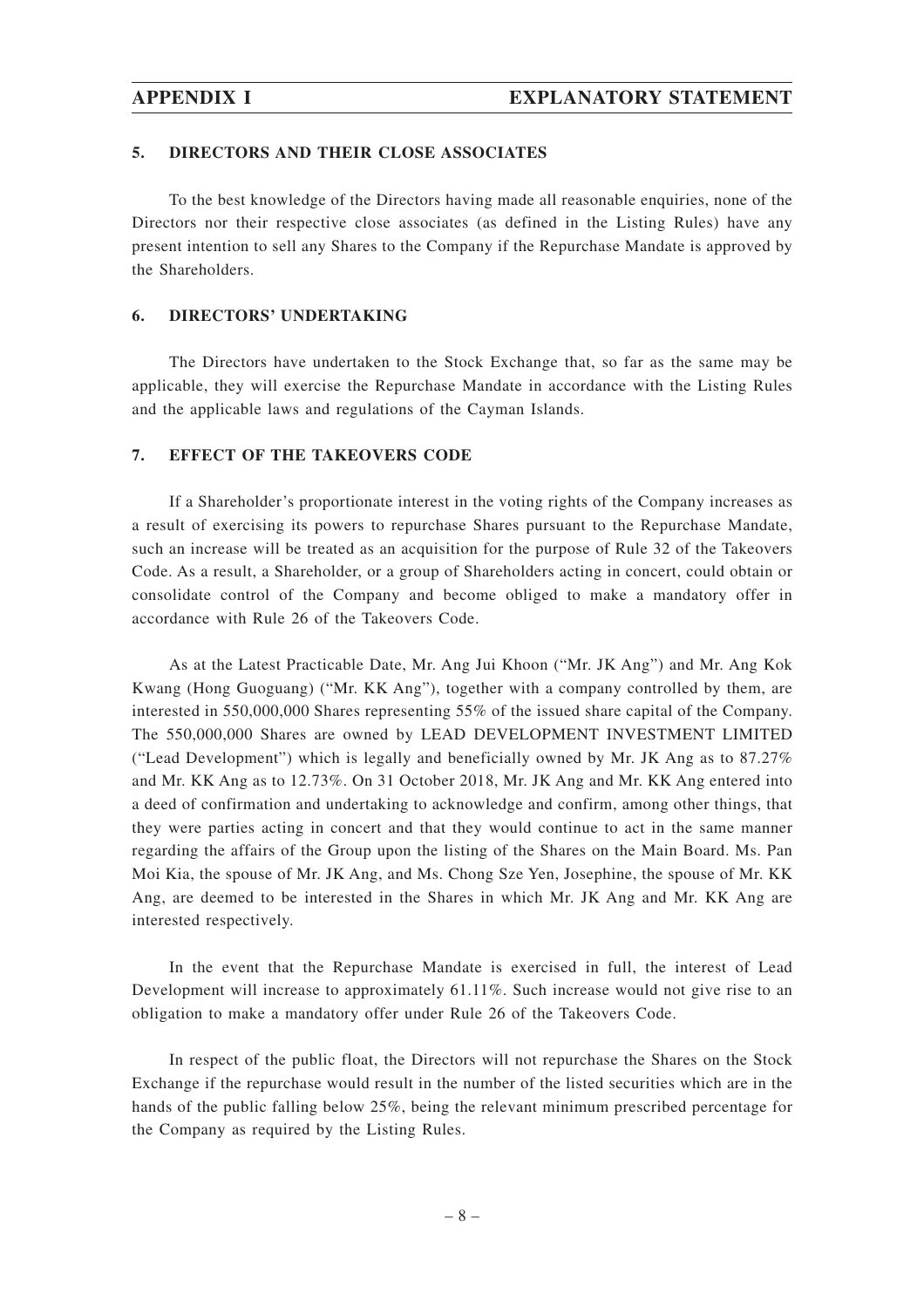#### **8. SHARES REPURCHASE MADE BY THE COMPANY**

No repurchases of the Shares have been made by the Company (whether on the Stock Exchange or otherwise) during the six months immediately prior to the Latest Practicable Date.

### **9. REPURCHASE OF SECURITIES FROM CORE CONNECTED PARTIES**

No core connected person (as defined in the Listing Rules) of the Company has notified the Company that he/she/it has a present intention to sell any Shares to the Company, or has undertaken not to do so in the event that the Repurchase Mandate is approved and exercised.

#### **10. SHARE PRICES**

The highest and lowest prices at which the Shares were traded on the Stock Exchange during each of the previous twelve months before the Latest Practicable Date were as follows:

|                                         | <b>Share Prices</b> |        |
|-----------------------------------------|---------------------|--------|
|                                         | <b>Highest</b>      | Lowest |
|                                         | HK\$                | HK\$   |
| 2020                                    |                     |        |
| October                                 | 0.510               | 0.385  |
| November                                | 0.465               | 0.395  |
| December                                | 0.490               | 0.390  |
| 2021                                    |                     |        |
| January                                 | 0.440               | 0.360  |
| February                                | 0.495               | 0.395  |
| March                                   | 0.480               | 0.405  |
| April                                   | 0.510               | 0.400  |
| May                                     | 0.495               | 0.410  |
| June                                    | 0.450               | 0.400  |
| July                                    | 0.520               | 0.405  |
| August                                  | 0.910               | 0.435  |
| September                               | 0.790               | 0.480  |
| October (up to and including the Latest |                     |        |
| Practicable Date)                       | 0.800               | 0.520  |

#### **11. STATUS OF REPURCHASED SHARES**

The listing of all Shares which are repurchased by the Company (whether on the Stock Exchange or otherwise) shall be automatically cancelled upon repurchase. The Company shall ensure that the documents of title of the repurchased Shares are cancelled and destroyed as soon as reasonably practicable following settlement of any such repurchase.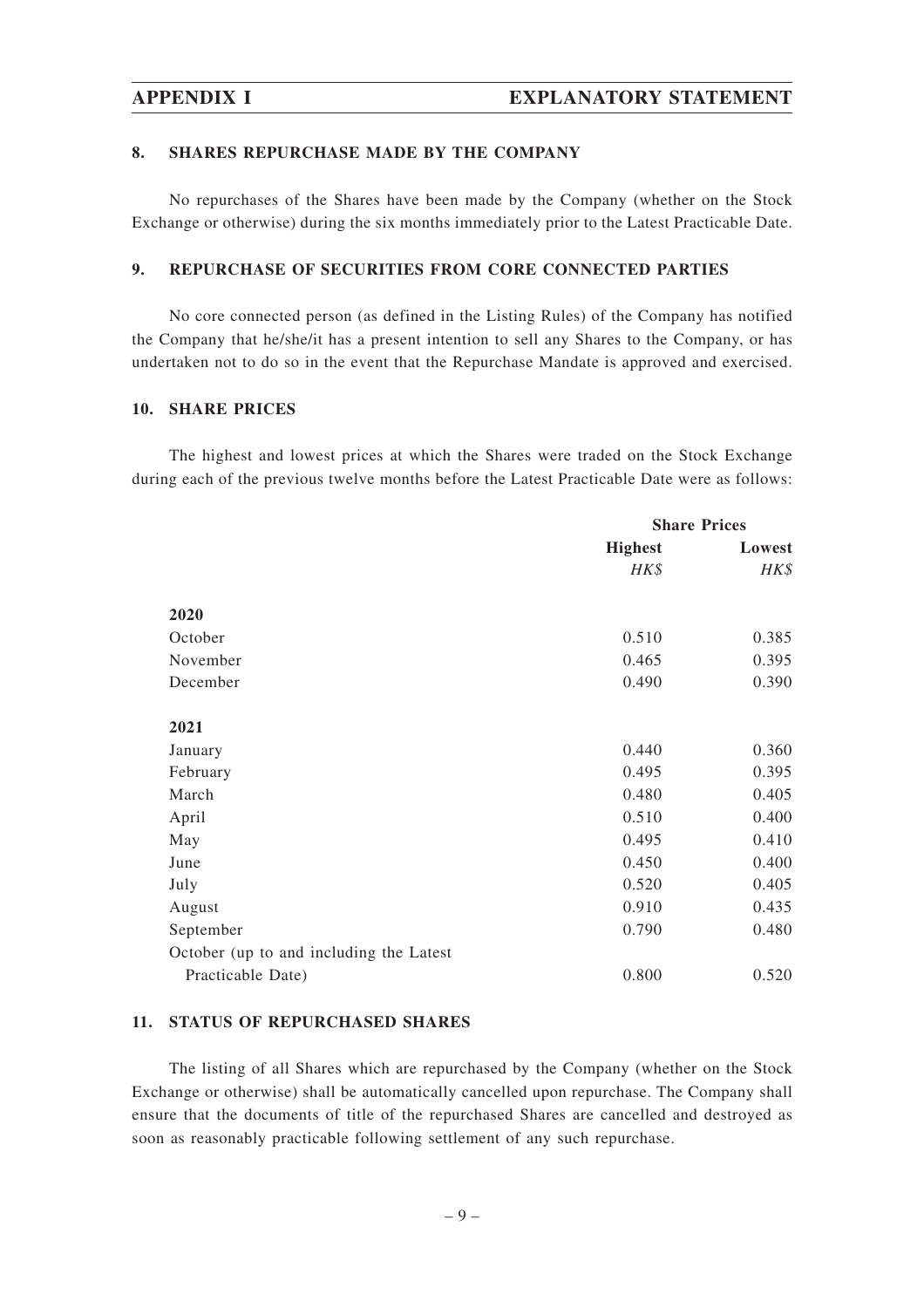*The following are the particulars of the Directors proposed to be re-elected at the AGM:*

1. **Mr. Yeo Kwang Maccann** ("Mr. Yeo"), aged 36, was appointed as an independent non-executive Director on 10 June 2019. His appointment as the chairman of remuneration committee of the Company and a member of audit committee and nomination committee of the Company took effect on 5 July 2019. He is primarily responsible for providing independent judgment to the Board.

Mr. Yeo has over 11 years of experience in the financial industry and business management. Mr. Yeo began his career when he was employed by the Monetary Authority of Singapore in August 2009 as an associate of its capital markets intermediaries department. He left the Monetary Authority of Singapore in April 2011. Mr. Yeo was employed by Credit Suisse Group AG (Singapore) as a senior analyst from May 2011 to June 2012. After that, Mr. Yeo joined TriOptima Asia Pacific Pte. Ltd. from June 2012 to July 2017 as a client manager. In August 2017, Mr. Yeo joined Roman Deco Pte Ltd as a managing director.

Mr. Yeo obtained a Bachelor of Accountancy and a Bachelor of Business Management from Singapore Management University in June 2009.

Mr. Yeo had been an owner and manager of the following entity which was established in Singapore prior to its dissolution:

| Name of entity | <b>Nature of business</b>                                                                                                                                | <b>Position</b>      | Date of<br>dissolution | <b>Means</b> of<br>dissolution |
|----------------|----------------------------------------------------------------------------------------------------------------------------------------------------------|----------------------|------------------------|--------------------------------|
| Roman Kapital  | Computer programming,<br>consultancy and<br>related activities –<br>other information<br>technology and<br>computer service<br>activities (e.g. disaster | Owner and<br>manager | 2 February<br>2014     | Cancellation in<br>Singapore   |
|                | recovery services)                                                                                                                                       |                      |                        |                                |

Mr. Yeo confirms that there was no fraudulent act or misfeasance on his part leading to the dissolution of the above entity and he is not aware of any actual or potential claim which has been or will be made against him as a result of the dissolution of the entity. He also confirms that the above entity was solvent immediately prior to its dissolution.

Save as disclosed above, Mr. Yeo did not hold any directorship in any other listed public companies (whether in Hong Kong or overseas) in the last three years.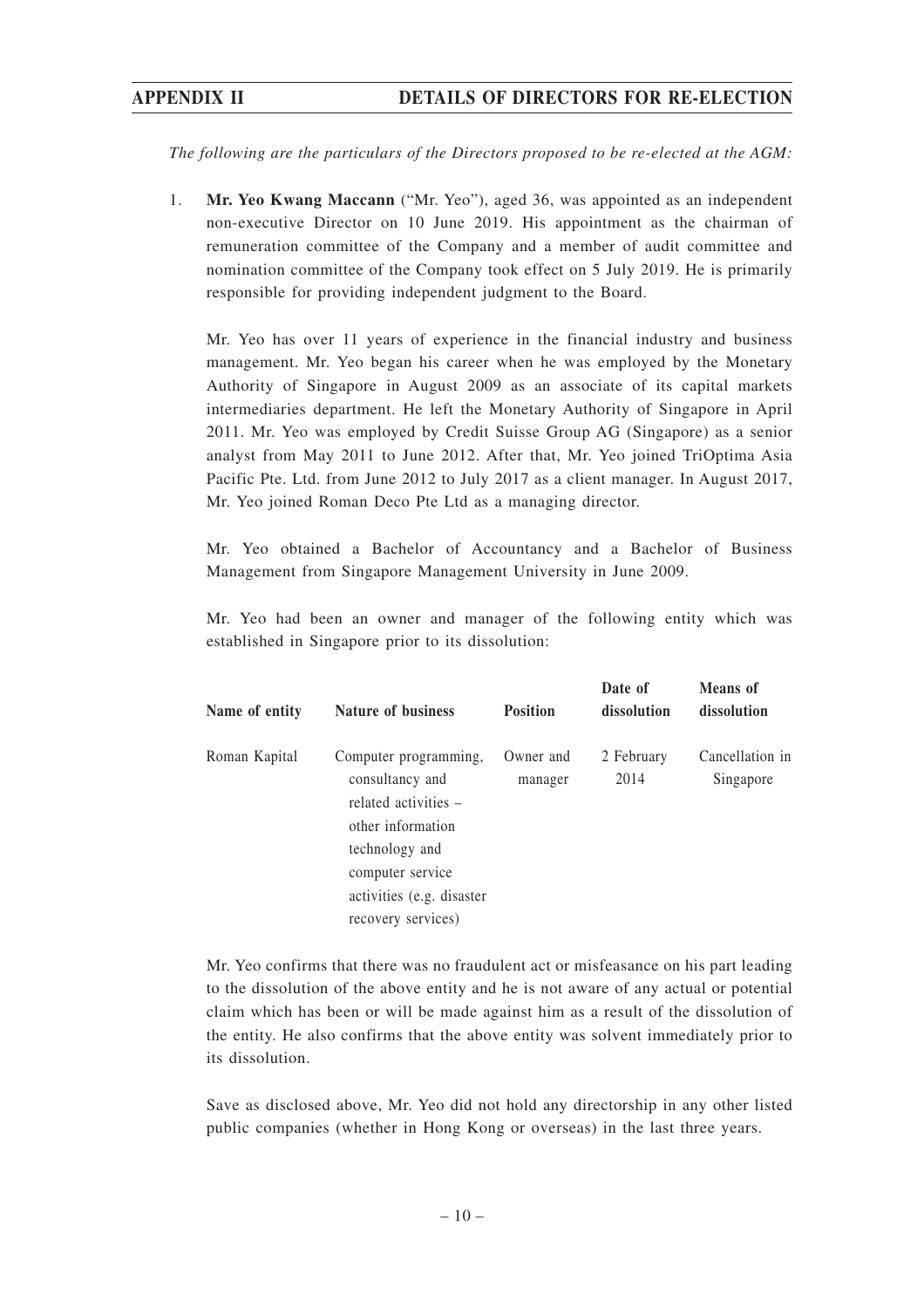As at the Latest Practicable Date, Mr. Yeo does not have any interest or short position in the Shares within the meaning of Part XV of the SFO. Save as disclosed above, Mr. Yeo does not have any relationship with any directors, senior management, substantial or controlling shareholders of the Company.

Mr. Yeo entered into a letter of appointment with the Company under which Mr. Yeo is appointed for an initial term of three years commencing from July 2019 and the letter of appointment may be terminated by not less than one month's written notice served by either party on the other. He is subject to retirement by rotation and re-election at the annual general meeting of the Company in accordance with the Articles of Association. The annual director's fee payable to Mr. Yeo under the letter of appointment is S\$21,000, which was determined with reference to his experience, responsibilities with the Group and general market conditions.

Save as disclosed above, there are no other matters concerning Mr. Yeo that need to be brought to the attention of the Shareholders and there is no other information that should be disclosed pursuant to Rule  $13.51(2)(h)$  to (v) of the Listing Rules.

Mr. Yeo made an annual written confirmation of independence pursuant to the independence guidelines set out in Rule 3.13 of the Listing Rules. The Board is of the view that Mr. Yeo meets the guidelines for assessing independence set out in Rule 3.13 of the Listing Rules and is independent. Mr. Yeo possesses extensive experience in the financial industry and business management and has demonstrated his ability to provide an independent judgment to the Board during his tenure in office. The Board considers enhancing its diversity with different expertise in the re-election of an independent non-executive Director. The Board is of the view that Mr. Yeo will continue to bring further contribution, independent and objective perspectives to the Company's affairs.

2. **Mr. Hon Chin Kheong (Han Zhenqiang)** ("Mr. Hon"), aged 47, was appointed as the independent non-executive Director on 10 June 2019. His appointment as a member of the audit committee and nomination committee of the Company took effect on 5 July 2019. He is primarily responsible for providing independent judgment to the Board.

Mr. Hon has over 21 years of experience in the architectural profession. From March 2000 to April 2001, Mr. Hon was employed by Otis Koglin Wilson Architects in Chicago, USA, as a junior architect. After that, he joined P&T Consultants Pte Ltd in Singapore from 2001 to 2013, where his last position was senior associate. In September 2013, Mr. Hon joined Swan & Maclaren Architects Pte Ltd as a director.

Mr. Hon was granted Diploma in Mechanical Engineering from Singapore Polytechnic in May 1994, and was granted Bachelor of Architecture from Illinois Institute of Technology in the United States in May 2001. Mr. Hon was admitted as a member of the Singapore Board of Architects in July 2005.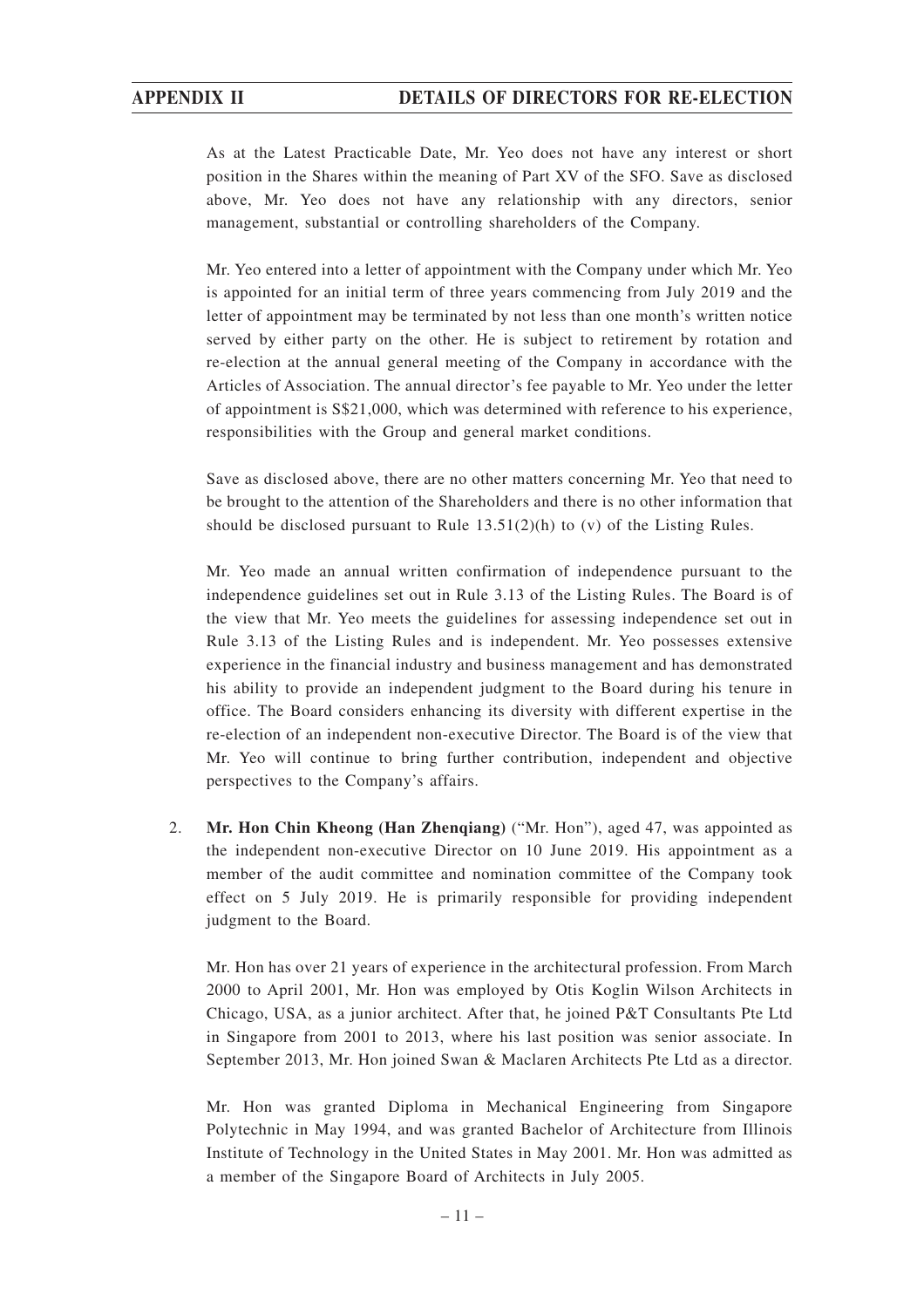Mr. Hon had been an owner of the following entities which were established in Singapore prior to their dissolution:

| Name of entity            | <b>Nature of business</b>                                                                                                                                                                                                                 | <b>Position</b> | Date of<br>dissolution | <b>Means</b> of<br>dissolution            |
|---------------------------|-------------------------------------------------------------------------------------------------------------------------------------------------------------------------------------------------------------------------------------------|-----------------|------------------------|-------------------------------------------|
| Digiprint<br>Mediaworks   | Other professional,<br>scientific and technical<br>activities – photo<br>taking services (e.g.<br>portrait or studio<br>photography) and<br>motion picture, video,<br>television and other<br>programme<br>post-production<br>activities) | Owner           | 2005                   | 18 September Cancellation in<br>Singapore |
| Home Direct<br>Furnishing | Retail trade – retail sale<br>of furnishings (e.g.<br>curtains, carpets,<br>pillow cases) and<br>wholesale of<br>furnishings (including<br>curtains, carpets,<br>wallpaper)                                                               | Owner           | 27 September<br>2013   | Cancellation in<br>Singapore              |

Mr. Hon confirms that there was no fraudulent act or misfeasance on his part leading to the dissolution of the above entities and he is not aware of any actual or potential claim which has been or will be made against him as a result of the dissolution of the entities. He also confirms that the above entities were solvent immediately prior to their dissolution.

Save as disclosed above, Mr. Hon did not hold any directorship in any other listed public companies (whether in Hong Kong or overseas) in the last three years.

As at the Latest Practicable Date, Mr. Hon does not have any interest or short position in the Shares within the meaning of Part XV of the SFO. Save as disclosed above, Mr. Hon does not have any relationship with any directors, senior management, substantial or controlling shareholders of the Company.

Mr. Hon entered into a letter of appointment with the Company under which Mr. Hon is appointed for an initial term of three years commencing from July 2019 and the letter of appointment may be terminated by not less than one month's written notice served by either party on the other. He is subject to retirement by rotation and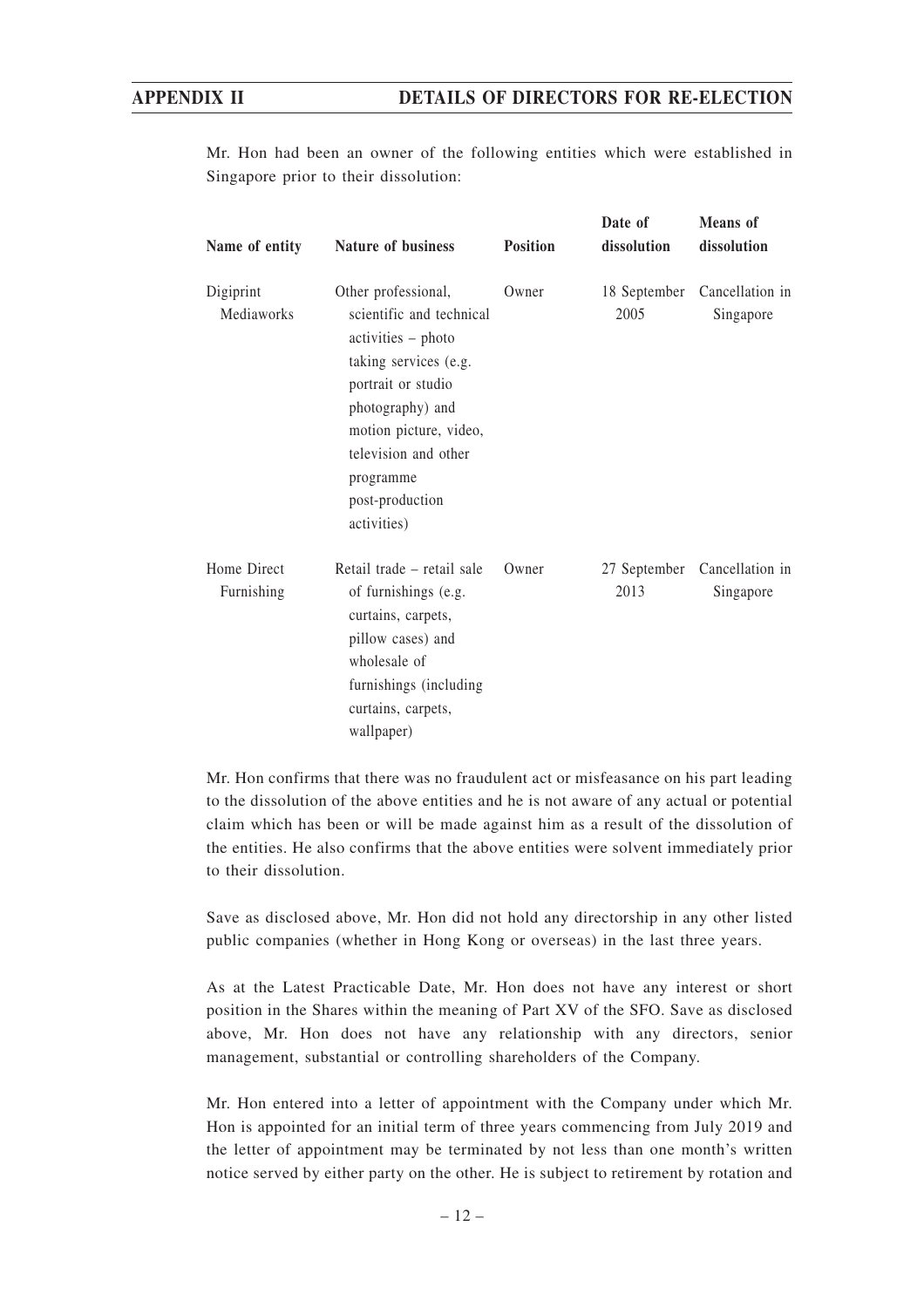re-election at the annual general meeting of the Company in accordance with the Articles of Association. The annual director's fee payable to Mr. Hon under the letter of appointment is S\$21,000, which was determined with reference to his experience, responsibilities with the Group and general market conditions.

Save as disclosed above, there are no other matters concerning Mr. Hon that need to be brought to the attention of the Shareholders and there is no other information that should be disclosed pursuant to Rule 13.51(2)(h) to (v) of the Listing Rules.

Mr. Hon made an annual written confirmation of independence pursuant to the independence guidelines set out in Rule 3.13 of the Listing Rules. The Board is of the view that Mr. Hon meets the guidelines for assessing independence set out in Rule 3.13 of the Listing Rules and is independent. Mr. Hon possesses extensive experience in the architectural profession and has demonstrated his ability to provide an independent judgment to the Board during his tenure in office. The Board considers enhancing its diversity with different expertise in the re-election of an independent non-executive Director. The Board is of the view that Mr. Hon will continue to bring further contribution, independent and objective perspectives to the Company's affairs.

3. **Ms. Leung Wing Chi Kylie** ("Ms. Leung"), aged 39, was appointed as the independent non-executive Director on 11 May 2021. Her appointment as the chairlady of the audit committee of the Company and a member of the remuneration committee and nomination committee of the Company took effect on 11 May 2021. She is primarily responsible for providing independent judgment to the Board.

Ms. Leung has extensive experience in financial, accounting and audit matters. From June 2007 to May 2011, she was employed by two accounting firms in Hong Kong, where she developed hands-on experience in performing audit work on listed companies in Hong Kong and the United States. Ms. Leung has also worked at the accounting and finance department of a number of multinational corporations in the consumer goods industry where she provided support to business teams with her experience and knowledge in finance and commerce. She was employed by Nestle Hong Kong Limited from June 2011 to October 2015 where her last position was business accountant (senior management accountant). She was a business accountant manager of Pernod Ricard Asia Duty Free Limited between October 2015 and April 2017. She served as the department head of finance (senior finance manager) of Brand's Suntory (Hong Kong) Limited from August 2017 to November 2018. Ms. Leung is currently a senior finance manager at Lo Lau Lawyers, a solicitors' firm in Hong Kong.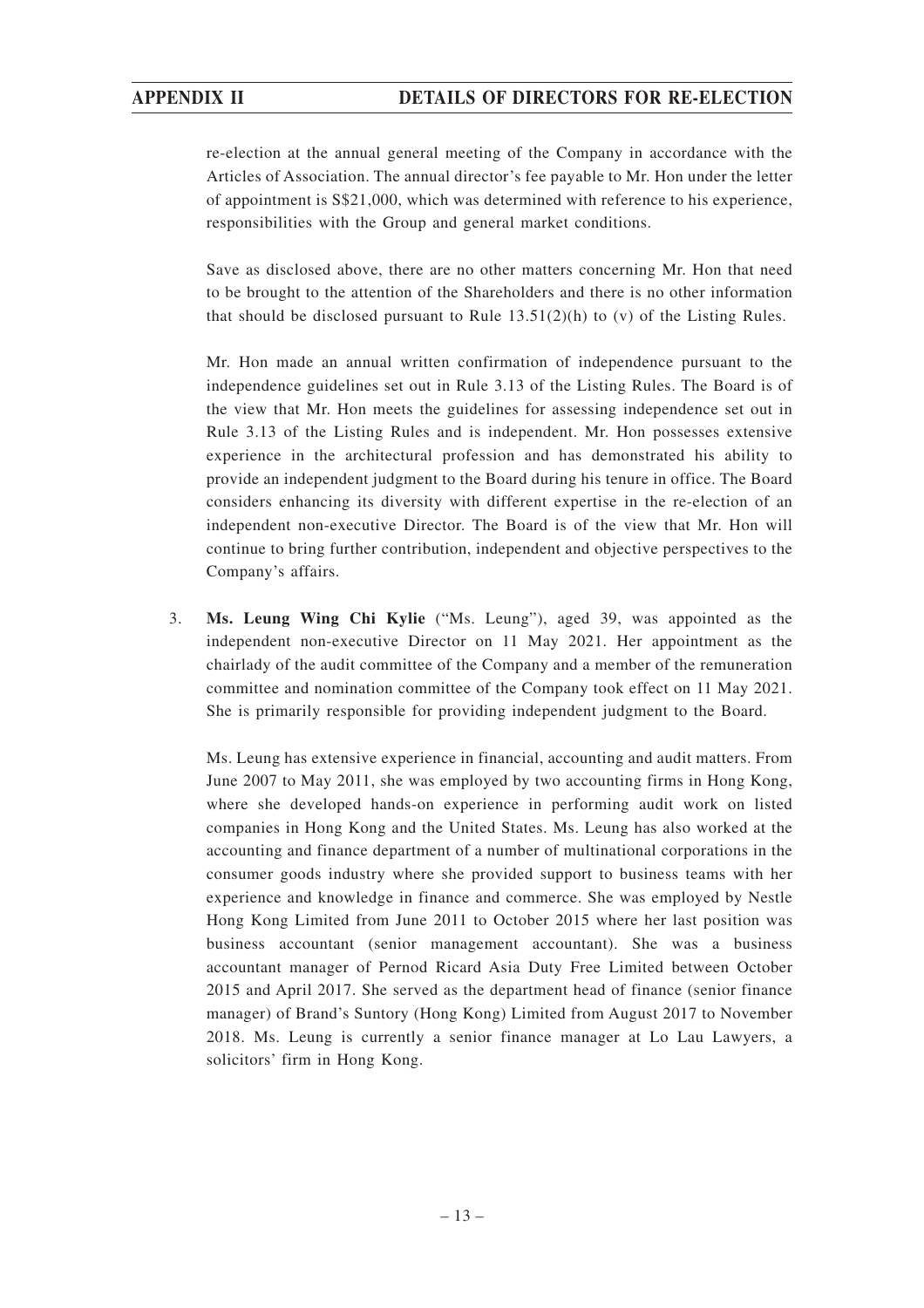Ms. Leung obtained her bachelor's degree in accounting and finance from Leeds Metropolitan University in the United Kingdom in June 2006. Ms. Leung was admitted as a member of the Association of Chartered Certified Accountants (the "ACCA") in December 2011 and as a fellow member of the ACCA in December 2016.

Save as disclosed above, Ms. Leung did not hold any directorship in any other listed public companies (whether in Hong Kong or overseas) in the last three years.

As at the Latest Practicable Date, Ms. Leung does not have any interest or short position in the Shares within the meaning of Part XV of the SFO. Save as disclosed above, Ms. Leung does not have any relationship with any directors, senior management, substantial or controlling shareholders of the Company.

Ms. Leung entered into a letter of appointment with the Company under which Ms. Leung is appointed for an initial fixed term of one year commencing from 11 May 2021 and thereafter shall continue year to year subject to retirement by rotation and re-election at the annual general meeting of the Company in accordance with the Articles of Association, unless terminated by not less than one month's written notice served by either party on the other or such shorter notice period as may be agreed by both parties. The annual director's fee payable to Ms. Leung under the letter of appointment is S\$21,000, which was determined with reference to her experience, responsibilities with the Group and general market conditions.

Save as disclosed above, there are no other matters concerning Ms. Leung that need to be brought to the attention of the Shareholders and there is no other information that should be disclosed pursuant to Rule 13.51(2)(h) to (v) of the Listing Rules.

Ms. Leung made an annual written confirmation of independence pursuant to the independence guidelines set out in Rule 3.13 of the Listing Rules. The Board is of the view that Ms. Leung meets the guidelines for assessing independence set out in Rule 3.13 of the Listing Rules and is independent. Ms. Leung possesses extensive experience in financial, accounting and audit matters and has demonstrated her ability to provide an independent judgment to the Board during her tenure in office. The Board considers enhancing its diversity with different expertise in the re-election of an independent non-executive Director. The Board is of the view that Ms. Leung will continue to bring further contribution, independent and objective perspectives to the Company's affairs.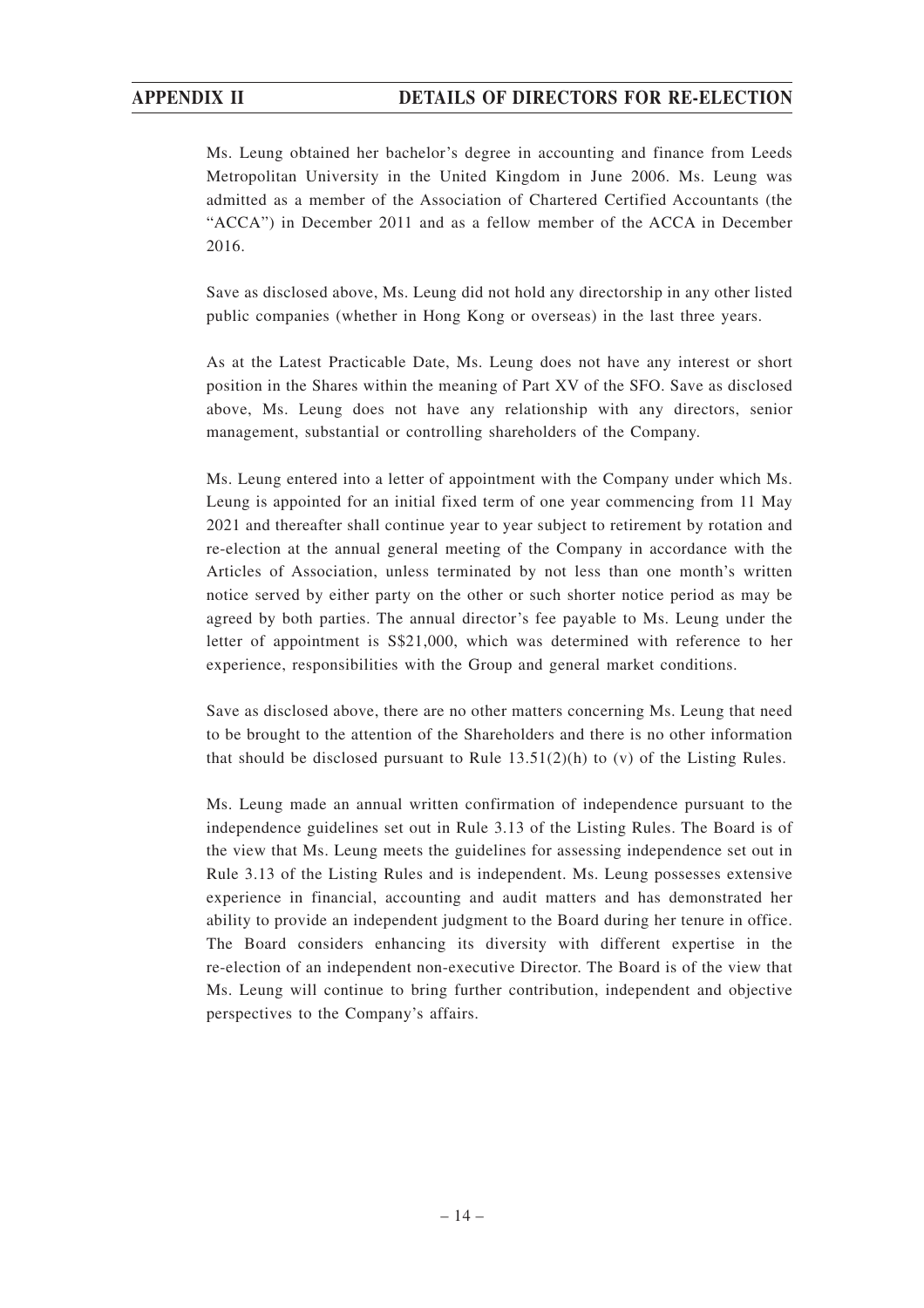

**(Stock Code: 924)**

**NOTICE IS HEREBY GIVEN THAT** the annual general meeting (the "AGM") of Khoon Group Limited (the "Company") will be held at 3:00 p.m. on Friday, 26 November 2021 at Block 5000, Ang Mo Kio Avenue 5, #04-01 Techplace II, Singapore 569870 for the following purposes:

- 1. To receive, consider and adopt the audited financial statements, the report of the directors and the independent auditor's report of the Company for the year ended 30 June 2021.
- 2. (A) To re-elect Mr. Yeo Kwang Maccann as an independent non-executive director of the Company;
	- (B) To re-elect Mr. Hon Chin Kheong (Han Zhenqiang) as an independent non-executive director of the Company;
	- (C) To re-elect Ms. Leung Wing Chi Kylie as an independent non-executive director of the Company; and
	- (D) To authorise the board of directors of the Company (the "Board") to fix the directors' remuneration.
- 3. To re-appoint Deloitte & Touche LLP as the auditor of the Company and to authorize the Board to fix their remuneration.
- 4. To consider and, if thought fit, pass with or without amendments, the following resolutions as ordinary resolutions:
	- (A) "**THAT:**
		- (a) subject to paragraph (c) below, pursuant to Rules Governing the Listing of Securities (the "Listing Rules") on The Stock Exchange of Hong Kong Limited (the "Stock Exchange"), the exercise by the directors of the Company (the "Directors") during the Relevant Period (as defined below) of all the powers of the Company to allot, issue and deal with additional shares in the share capital of the Company and to make or grant offers, agreements and options (including bonds, warrants and debentures convertible into shares of the Company) which might require the exercise of such powers be and the same is hereby generally and unconditionally approved;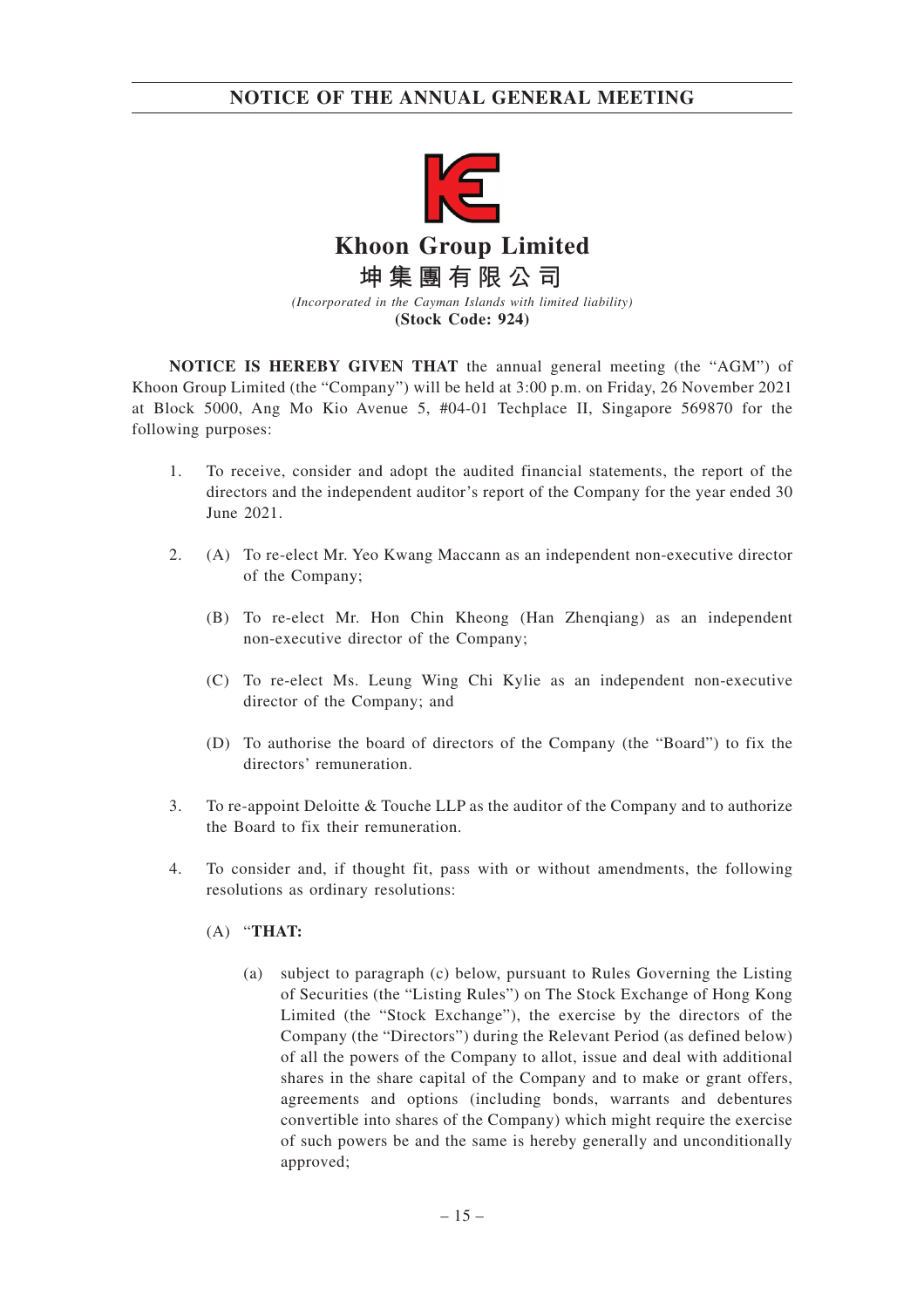- (b) the approval in paragraph (a) above shall authorise the Directors during the Relevant Period (as defined below) to make or grant offers, agreements and options (including bonds, warrants and debentures convertible into shares of the Company) which might require the exercise of such powers during or after the end of the Relevant Period (as defined below);
- (c) the aggregate number of shares allotted or agreed conditionally or unconditionally to be allotted (whether pursuant to options or otherwise) by the Directors pursuant to the approval in paragraph (a) above, otherwise than pursuant to (i) a Rights Issue (as defined below); or (ii) the exercise of any options granted under the share option scheme or similar arrangements of the Company; or (iii) any scrip dividend or similar arrangements providing for the allotment and issue of shares in lieu of the whole or part of a dividend on shares in accordance with the amended and restated articles of association of the Company in force from time to time; or (iv) the exercise of rights of subscription or conversion under the terms of any warrants of the Company or any securities which are convertible into shares of the Company, shall not exceed 20% of the aggregate number of shares of the share capital of the Company in issue on the date of the passing of this resolution and the authority pursuant to paragraph (a) of this resolution shall be limited accordingly, provided that if any subsequent consolidation or subdivision of shares of the Company is effected, the maximum number of shares of the Company that may be issued as a percentage of the total number of issued shares of the Company immediately before and after such consolidation or subdivision shall be the same and such maximum number of shares of the Company shall be adjusted accordingly; and
- (d) for the purposes of this resolution, "Relevant Period" means the period from the date of the passing of this resolution until whichever is the earliest of:
	- (i) the conclusion of the next annual general meeting of the Company; or
	- (ii) the expiration of the period within which the next annual general meeting of the Company is required by the amended and restated articles of association of the Company or any applicable law of the Cayman Islands to be held; or
	- (iii) the revocation, variation or renewal of the authority given to the Directors under this resolution by an ordinary resolution of the shareholders of the Company in general meeting;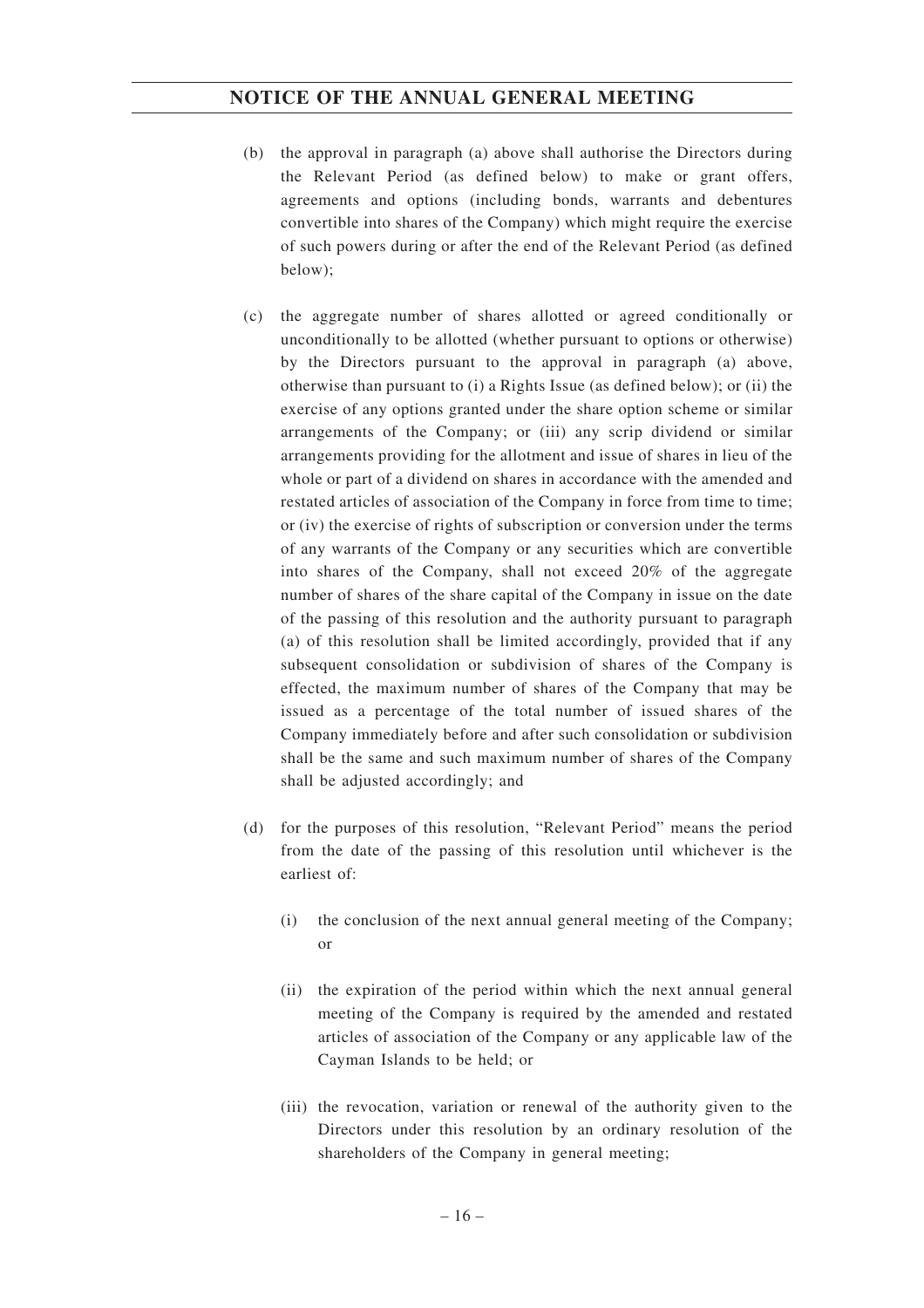"Rights Issue" means an offer of shares, or offer or issue of warrants, options or other securities giving rights to subscribe for shares open for a period fixed by the Directors to holders of shares of the Company on the register on a fixed record date in proportion to their then holdings of shares (subject to such exclusion or other arrangements as the Directors may deem necessary or expedient in relation to fractional entitlements, or having regard to any restrictions or obligations under the laws of, or the requirements of, or the expense or delay which may be involved in determining the existence or extent of any restrictions or obligations under the laws of, or the requirements of, any jurisdiction outside Hong Kong or any recognized regulatory body or any stock exchange outside Hong Kong)."

### (B) "**THAT:**

- (a) subject to paragraph (b) below, the exercise by the Directors during the Relevant Period (as defined below) of all powers of the Company to purchase the shares of the Company on the Stock Exchange or any other stock exchange on which the shares of the Company may be listed and recognised by the Securities and Futures Commission and the Stock Exchange for such purpose, and otherwise in accordance with the rules and regulations of the Securities and Futures Commission, the Stock Exchange, the Companies Law of the Cayman Islands and all other applicable laws in this regard, be and the same is hereby generally and unconditionally approved;
- (b) the aggregate number of shares of the Company which may be purchased by the Company pursuant to the approval in paragraph (a) above during the Relevant Period (as defined below) shall not exceed 10% of the aggregate number of issued shares of the Company as at the date of the passing of this resolution and the authority pursuant to paragraph (a) of this resolution shall be limited accordingly, provided that if any subsequent consolidation or subdivision of shares of the Company is effected, the maximum number of shares of the Company that may be purchased as a percentage of the total number of issued shares of the Company immediately before and after such consolidation or subdivision shall be the same and such maximum number of shares of the Company shall be adjusted accordingly; and
- (c) for the purposes of this resolution, "Relevant Period" means the period from the date of the passing of this resolution until whichever is the earliest of:
	- (i) the conclusion of the next annual general meeting of the Company; or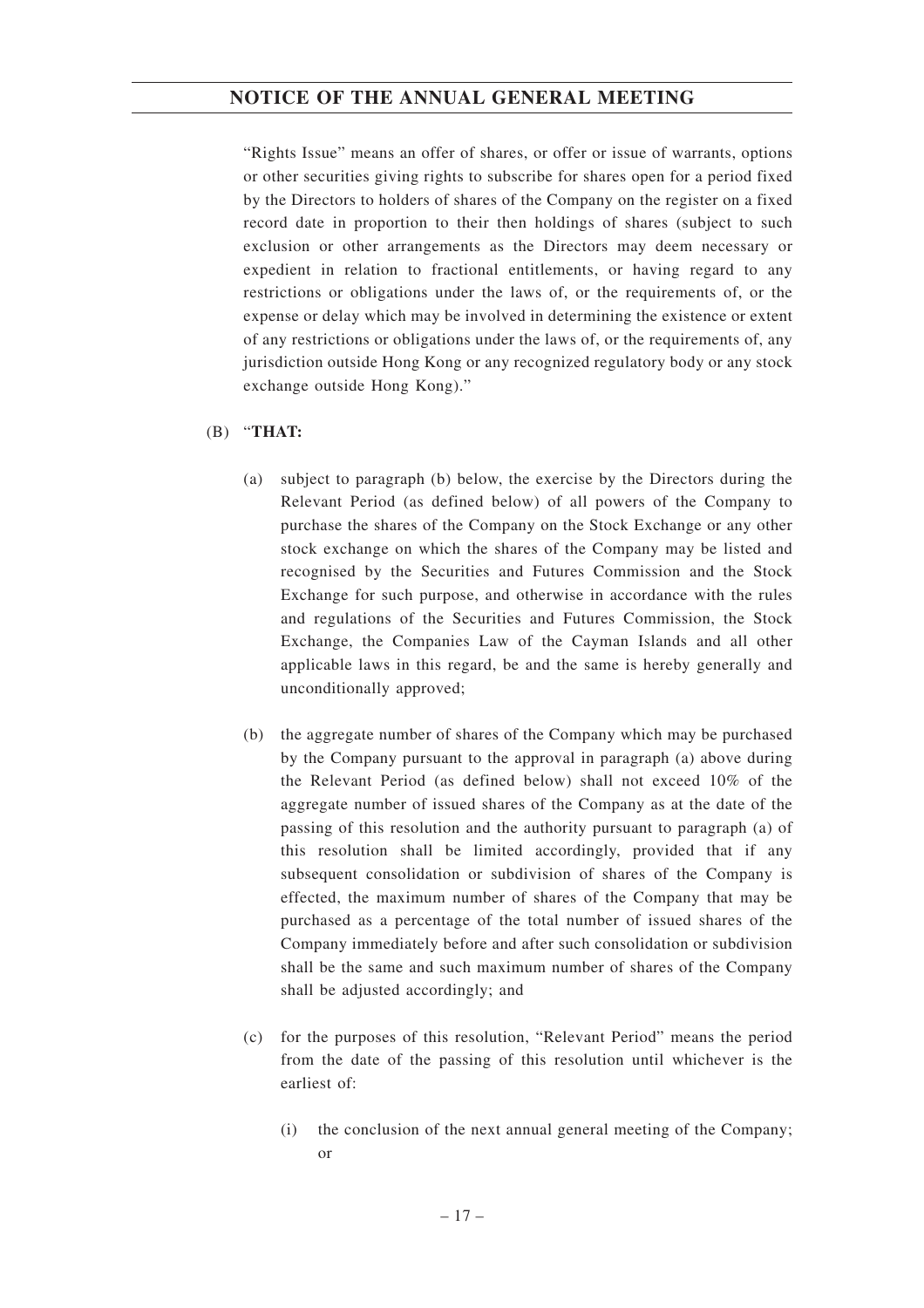- (ii) the expiration of the period within which the next annual general meeting of the Company is required by the amended and restated articles of association of the Company or any applicable law of the Cayman Islands to be held; or
- (iii) the revocation, variation or renewal of the authority given to the Directors under this resolution by an ordinary resolution of the shareholders of the Company in general meeting."
- (C) "**THAT** subject to the passing of resolutions numbered 4(A) and 4(B) as set out in the notice convening this meeting (the "Notice"), the general mandate referred to in the resolution numbered 4(A) as set out in the Notice be extended by the addition to the aggregate number of the shares of the Company which may be allotted and issued or agreed to be allotted and issued by the Directors pursuant to such general mandate of an amount representing the aggregate number of shares of the Company purchased by the Company pursuant to the mandate to purchase shares of the Company referred to in the resolution numbered 4(B) as set out in the Notice, provided that such extended amount shall not exceed 10% of the aggregate number of shares of the Company in issue as at the date of passing of this resolution."

By Order of the Board **Khoon Group Limited Ang Jui Khoon** *Chairman and Executive Director*

Hong Kong, 26 October 2021

*Headquarters and Principal Place of Business in Singapore:* Block 5000 Ang Mo Kio Avenue 5 #04-01 Techplace II Singapore 569870

*Principal Place of Business in Hong Kong:* Unit B, 17/F United Centre 95 Queensway Hong Kong